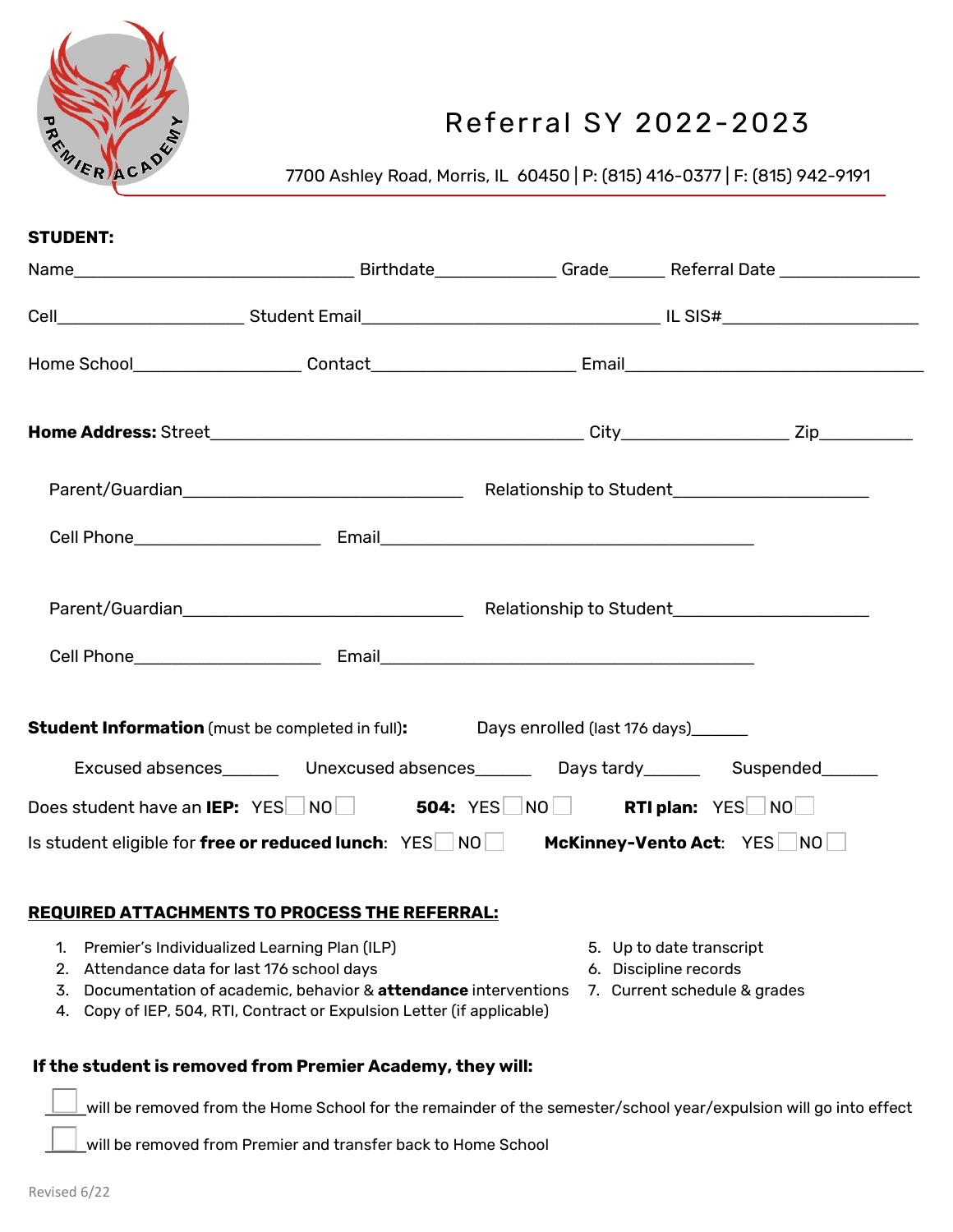## **REFERRAL REASON – RSSP or TAOEP**

#### RSSP:

Students being referred for RSSP must maintain RCDTS Home School enrollment within the district and have their RCDTS Serving School enrollment changed to **24-000-0000-00-9301**. Any expelled student must be reenrolled and administratively transferred.

**Estimated Length of Placement** (required for RSSP/not to exceed 2 years)**:\_\_\_\_\_\_\_\_\_\_\_\_**

#### **PRIMARY referral reason(s):**

- RSSP Suspension Eligible student has been suspended at least twice for a period of 4-10 days for gross misconduct or involved in conduct that can be demonstrated as serious/repetitive/cumulative
- PA 97-0495 RSSP Suspended & Administratively Transferred student was suspended in excess of 20 days

\_\_\_\_\_\_ RSSP Expulsion Eligible – student was expulsion-eligible due to serious/repetitive/cumulative conduct and is transferred in lieu of expulsion

\_\_\_\_\_\_ PA 97-0495 RSSP Expelled & Administratively Transferred – student was expelled & administratively transferred

### **SECONDARY referral reason(s)** (must check 1 or more that corresponds with suspension or expulsion)**:**

| ∫Alcohol- liquor law violations, possession, use, sale                                               |  |  |  |  |
|------------------------------------------------------------------------------------------------------|--|--|--|--|
| Disorderly Conduct- disruptive behavior                                                              |  |  |  |  |
| $\Box$ Drugs (excluding alcohol and tobacco)– illegal drug possession, sale, use/under the influence |  |  |  |  |
| ⊿Fighting (mutual altercation) battery, and/or physical altercation                                  |  |  |  |  |
| ⊿Harassment (nonsexual)– physical, verbal, or psychological                                          |  |  |  |  |
| ⊿ Insubordination- disobedience to school staff or school personnel                                  |  |  |  |  |
| $\Box$ Robbery– taking of things by force or theft                                                   |  |  |  |  |
| $\Box$ Threats-including school threats                                                              |  |  |  |  |
| $\Box$ Vandalism - damage to school or personal property                                             |  |  |  |  |
| □ Violation of School Rules- disobeying school rules                                                 |  |  |  |  |
| $\sqcup$ Weapons Possession– firearms and other weapons                                              |  |  |  |  |
| Other Offenses                                                                                       |  |  |  |  |

\*Please attach the following any documents that have been utilized for this referral, including behavior contracts and discipline records.